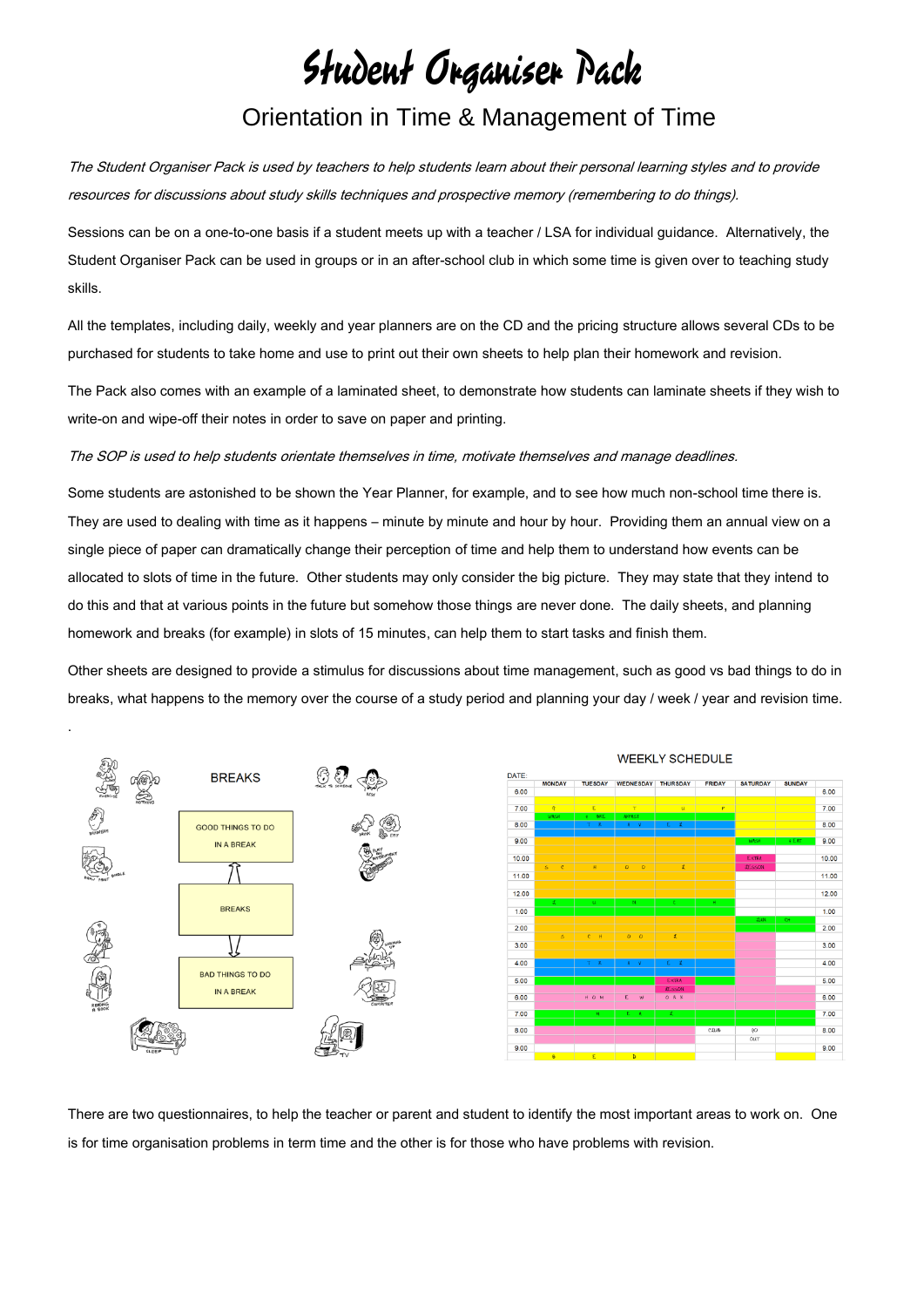## Student Organiser Pack

| Number of computers | Product<br>Code  | <b>Single Computer Licence</b>                                       | <b>Student</b><br><b>Accounts</b><br>(per CD) | Price excl.<br>VAT <sup>*</sup><br>£ | Price incl.<br>VAT&<br>discount *<br>£ | Qty | <b>Total</b> |
|---------------------|------------------|----------------------------------------------------------------------|-----------------------------------------------|--------------------------------------|----------------------------------------|-----|--------------|
| 3 stand-alone       | 3SOP             | 3 CDs for students to take home<br>(each with 1 student account)     |                                               | 40.00                                | 48.00                                  |     |              |
| 10 stand-alone      | 10SOP            | 10 CDs for students to take<br>home (each with 1 student<br>account) |                                               | 87.00                                | 104.40                                 |     |              |
| 1 stand-alone       | SOP <sub>1</sub> | 1 CD, unlimited School use                                           | N/A                                           | 87.00                                | 104.40                                 |     |              |

Please call 01797 361553 for a quote if you have any different requirements.

Sub-total P & P Total

| Your details                                                                                                                    |
|---------------------------------------------------------------------------------------------------------------------------------|
|                                                                                                                                 |
|                                                                                                                                 |
|                                                                                                                                 |
|                                                                                                                                 |
|                                                                                                                                 |
|                                                                                                                                 |
|                                                                                                                                 |
| Phone:<br><u> 1989 - Johann Stoff, deutscher Stoff, der Stoff, der Stoff, der Stoff, der Stoff, der Stoff, der Stoff, der S</u> |
| • Queries: Please call 01797 361553.                                                                                            |
| . Please send this form to: CALSC, P.O. Box 63, Greatstone, New Romney, Kent, TN28 9AA with cheque or call                      |
| 01797 361553 to pay by credit card or request a proforma invoice.                                                               |
| • Goods are usually sent the next day after payment is received.                                                                |

A Single Computer Licence permits installation on one stand-alone computer or laptop. The Student Organiser Pack comprises a set of worksheets and does not have Student Accounts.

\* In the UK pre-paid orders are inclusive of postage by Royal Mail and packing. Delivery to the Republic of Ireland and Europe is £15.00 in addition to the quoted price. Cost of delivery to all other destinations is £35. Payment must be made in £ sterling drawn on a UK bank. Some customers may have to pay local taxes upon receipt of their goods, depending entirely on local laws. Exports do not carry VAT.